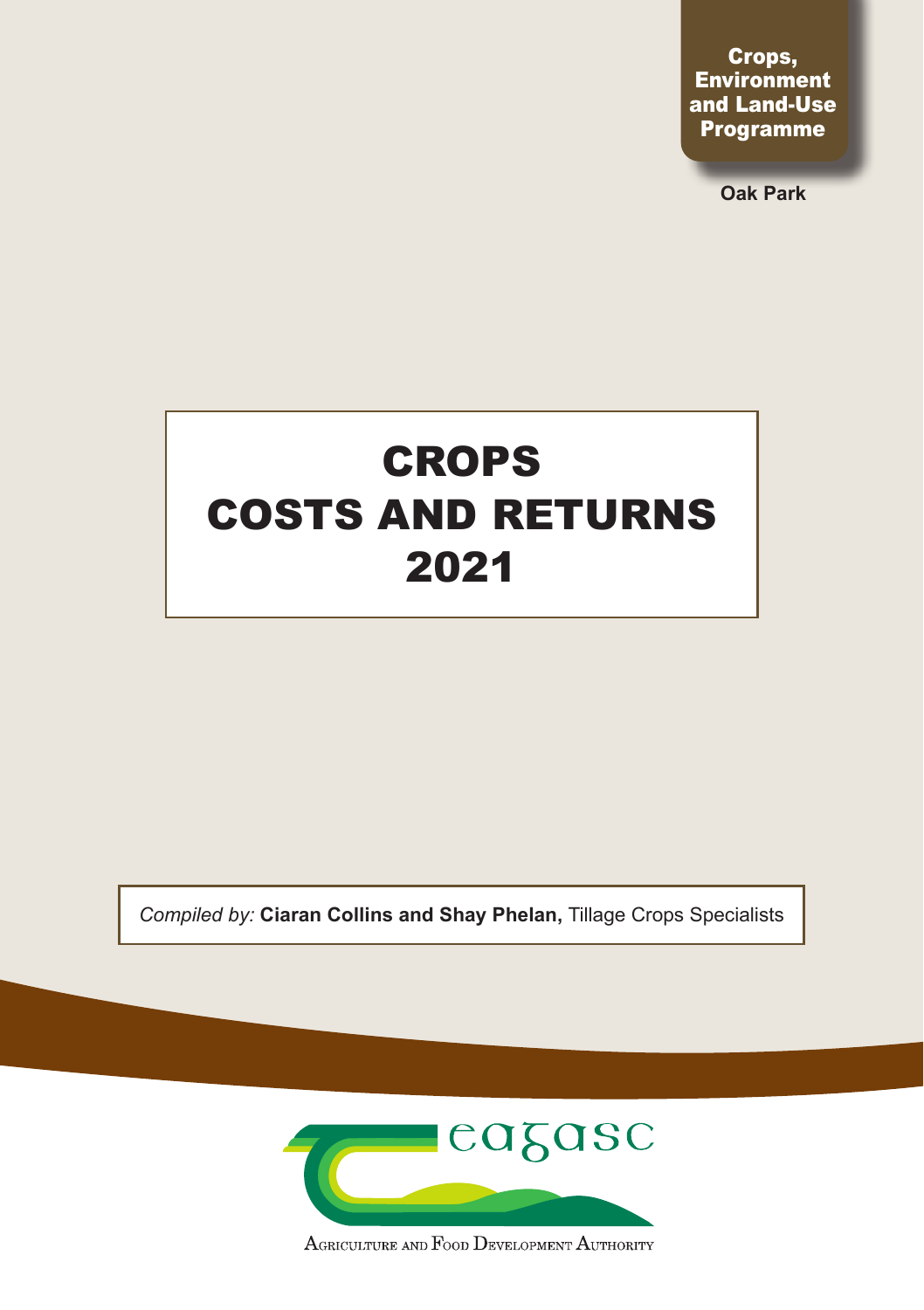### CROP MARGINS

The Teagasc Crops Costs & Returns are intended as an indicative guide to crop margins; however land suitability, rotation, risk avoidance and husbandry skills must also be considered. As well as completing crop margins, all growers are strongly advised to complete a full financial appraisal of their business using the Teagasc eProfit Monitor and Teagasc Machinery Costs Calculator.

There is little difference in margins between the feed cereals. Non-cereal break crops offer benefits in terms of rotation, workload and risk-spreading but the sale of inter-farm produce needs careful planning to ensure profitable crops. In the case of malting barley, food-grade oats and milling wheat, the availability of contracts and fulfillment of specific contract requirements such as specified varieties, quality parameters and input purchases need to be appraised in conjunction with the guideline margins here.

Under the Basic Payment Scheme, payments are decoupled from the crop being grown. Crop changes as a result of Crop Diversification (2 or 3-Crop Rule) need to be considered over at least a 5-year time frame, to avoid future rotational issues such as pest, weed or disease build-up. The land, on which you claim entitlements, must be maintained in "good agricultural and environmental condition" as heretofore.

Leasing entitlements; where a farmer doesn't have enough land to claim their entitlements, these surplus entitlements can be leased out without land to a farmer who has surplus land.

*Note: The margins shown here do not include the Basic or Greening payments or the straw incorporation scheme for 2021, (details of which have yet to be announced). For protein crops such as Beans/Peas the Protein Crop subsidy (€3 million over 12,000 ha = €250/ha) is included. However this payment will be reduced if the national threshold of 12,000ha is breached.*

For more information see **https://www.teagasc.ie/crops/crops/greening/**

### **Conacre appraisal**

The following table will provide a guide for growers and land owners as to the value of conacre.

| Entitlement Value (€/ha)                                                                             |  |
|------------------------------------------------------------------------------------------------------|--|
| Gross Margin achievable (€/ha)                                                                       |  |
| Land issues* e.g. fertility, pH, P, K, trace elements, grass-weeds,<br>other additional costs (€/ha) |  |
| Total available for rent + contribute to fixed costs + profit $(\epsilon/\hbar a)$ (1+2) - 3         |  |

\* Growers also need to evaluate potential costs due to Greening when considering land rental.

### Material Costs

Level of yield has a major influence on profitability. Decisions on input strategies must be tailored for individual fields and farms. The prices of grain (+ other crop output) and fertilisers may vary considerably from those predicted. The fertiliser strategies contained within are guidelines only, hence growers are advised to complete a Nutrient Management Plan and utilise organic manures where feasible. Timeliness and attention to detail in carrying out all operations are vital to maintaining profitability in crop production. All material costs should be optimised, consistent with good husbandry practices.

### Machinery Costs

Investments in machinery require a thorough financial appraisal before any purchasing decision is taken. The average machinery cost (incl. repayments, depreciation, fuel and repairs) on 139 tillage farms (15,000 ha) in 2016 was €293/ha, this figure does not include labour. The cost of machinery is the largest single cost on tillage farms, typically about 30% of total growing costs and along with fertiliser and land rental account for approximately 70% of the total cost of growing crops. The total machinery costs on 14% of the farms surveyed in 2016 were higher than the estimated contractor costs, even before labour costs are taken into account. The machinery costs on these farms were analysed using the Teagasc Machinery Cost Calculator which is available from your local Teagasc Tillage Advisor.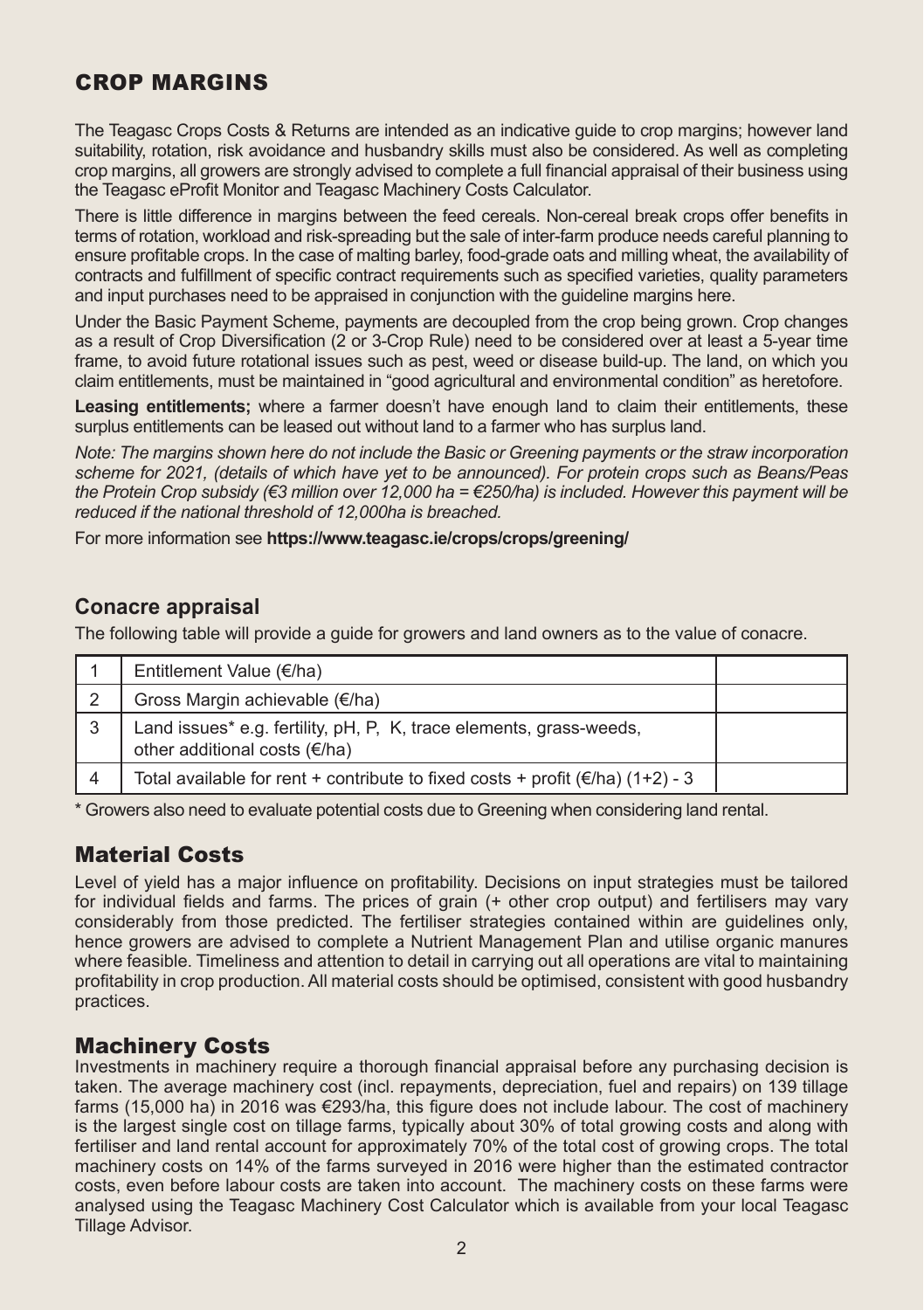### Fixed Costs

Fixed costs such as repairs and maintainance, insurance, car ESB & phone etc. (not incl. interest, machinery or land rental) are unique to each farm. The average fixed costs recorded in the 2016 and 2018 Teagasc eProfit Monitor results is approximately €195/ha. However the data from the both years results also show that there can be a large variation in fixed costs ( $€147 - 230/h$ a) depending on each individual situation. Therefore, since fixed costs are largely unique to each individual farm, all farmers should calculate their own costs rather than using standard industry figures. The eProfit Monitor can be used calculate these figures for farmers.

#### e-Profit Monitor

The Teagasc eProfit Monitor (ePM) is an online financial analysis tool that farmers can use to record the income and expenditure on farm for each specific enterprise and or crop in any given year. The ePM records both variable and fixed costs on the farm. The tool can help farmers to calculate both the gross and net profit of each individual crop on the own farm. The information is specific to the farmers own farm and the analysis simply shows what the farm made in terms of income from each crop and where your money was spent. The ePM records can then be used by the farmer to compare the performance of different crops on their own farm, these can also be compared against other farmers results with your advisor or in a discussion group format, they can also be compared against the national results which can be found here https://www.teagasc.ie/crops/crops/reports- publications/crops-margins--ecrops/. Farmers can then benchmark their own performance against their peers and then investigate areas in which they may improve. The results can also be compared over different years and in this way farmers can see trends in crop performance. For further details contact your local Teagasc office.

Four simple steps to farm completing EPM;

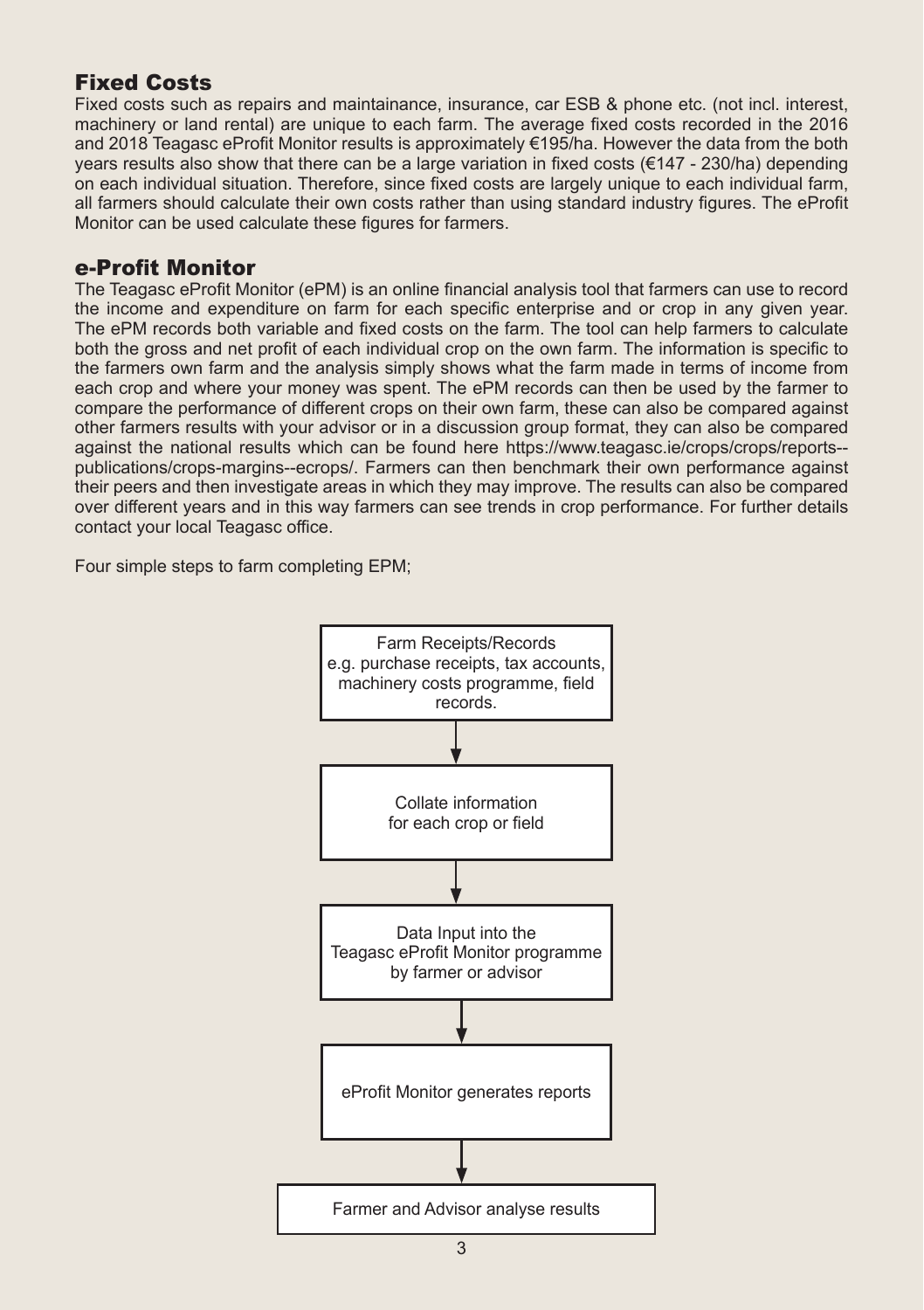### EXPLANATORY NOTES

#### Fixed or Overhead Costs per Hectare

Grassweed control (cultural/glyphosate) €18, Lime €20, Land maintainance, Car, ESB, Phone, regular hired labour & professional/agronomist fees etc. (Approx. €195/ha, Source 2016-2018 ePM) VAT is excluded from input costs and outputs

### A. INPUT COSTS: CEREAL CROPS  $\epsilon/h$

**Seed:** €550/t Blue Label (Extra dressings/tonne: Latitude: €220 barley & wheat. Mn: €70) **Rate:** W. Wheat - 170 kg/ha; W. Barley - 190 kg/ha

W + S Oats - 160 kg/ha; S. Barley & S. Wheat - 170 kg/ha

| <b>Fertiliser:</b>                                                                                            |     | <b>Total Fertiliser (kg/ha)</b> |     | Fertiliser Bags (No. of 50kg bags/ha) |        |       |      |  |
|---------------------------------------------------------------------------------------------------------------|-----|---------------------------------|-----|---------------------------------------|--------|-------|------|--|
|                                                                                                               | N   | P                               |     | $CAN + S$                             | Cmpnd* | 50% K | €/ha |  |
| W. Wheat                                                                                                      | 250 | 37                              | 110 | 15.8                                  | 7.4    | 1.4   | €345 |  |
| W. Barley                                                                                                     | 210 | 37                              | 100 | 12.8                                  | 7.4    | 1.0   | €303 |  |
| W. Oats                                                                                                       | 150 | 37                              | 130 | 8.4                                   | 7.4    | 2.2   | €271 |  |
| S. Wheat                                                                                                      | 190 | 29                              | 110 | 9.3                                   | 9.8    | 0.5   | €391 |  |
| S. Barley                                                                                                     | 165 | 29                              | 100 | 7.5                                   | 9.8    |       | €262 |  |
| <b>Malt Barley</b>                                                                                            | 145 | 29                              | 100 | 6.0                                   | 9.8    |       | €244 |  |
| S. Oats                                                                                                       | 131 | 29                              | 111 | 5.0                                   | 9.8    | 0.5   | €241 |  |
| CAN + S @ €235/t; * <b>S. Cereals</b> 13-6-20 @ €355/t; * <b>W. Cereals</b> 10-10-20 @ €365/t; 50% K @ €340/t |     |                                 |     |                                       |        |       |      |  |

 $N =$  Index 1 + yield bonus; P & K = Index 3 + yield bonus. Based on SI No. 605 of 2017. **P & K Build Up** – At soil Index 1 & 2 additional P & K will cost €55 & 35/ha respectively.

**Herbicides:** W. Wheat €81/ha; W. Barley €96/ha; S Wheat & S Barley €75/ha; Oats €35/ha

| <b>Fungicides:</b>           | <b>Winter Wheat:</b><br>Leaf 4: Yellow rust control +/-<br>Leaf 3: Eyespot + Broad Spectrum (B.S.) + multisite<br>Flag leaf: Broad Spectrum (B.S.) + multisite<br>Ear: B.S. (incl. Azole) @ G.S. 51-60                                                                                                                                                                                                         |                                               | €213                                                        |
|------------------------------|----------------------------------------------------------------------------------------------------------------------------------------------------------------------------------------------------------------------------------------------------------------------------------------------------------------------------------------------------------------------------------------------------------------|-----------------------------------------------|-------------------------------------------------------------|
|                              | <b>Winter Barley:</b><br>G.S. 25-30: 1/2 rate (Azole +SDHI) +/-<br>G.S. 31-33: 1/2 rate (Azole + SDHI)<br>G.S. 39-49: B.S. (incl. Azole/SDHI + multisite)<br>S. Barley: 2 Fungicides (Azole/SDHI/Strob/multisite) G.S. 30 & 37-49<br>S. Wheat: 3 Fungicides (Azole/SDHI/Multisite) G.S. 30/31, 37/39, 51/60<br>W. Oats: Azole + morph at T1+T2, Triazole + SDHI at T3<br><b>S. Oats: Reduced Rates W. Oats</b> |                                               | €126<br>€92<br>€135<br>€126<br>€110                         |
| Insecticides:                | Winter wheat: Red. Slug Pellets ( $\in$ 13/ha) + Aphicide ( $\in$ 5/ha)<br>Winter barley: contact €5/ha x 1<br>Other Cereals: Aphicide (€5/ha)                                                                                                                                                                                                                                                                 |                                               | €18<br>€5<br>€5                                             |
| Growth<br><b>Regulators:</b> | W. Wheat, W & S Oats<br><b>Spring Wheat</b><br><b>Winter Barley</b>                                                                                                                                                                                                                                                                                                                                            | $=$<br>$=$<br>$=$                             | €15<br>€10<br>€30                                           |
| Hire<br><b>Machinery:</b>    | Plough (€80/ha), Till, Sow & Roll (€105/ha) (+ €19/ha press spring crops)<br>Spraying $(Q \in 23/ha)$ :<br>W. Wheat: Weeds + Aphids, PGR, Fungicide x 3<br>S. Wheat: Weeds + Aphids, PGR/Fungicide x 3<br>W. Barley: Weeds + Aphids, PGR/Fungicide x 3<br>S. Barley: Weeds + Aphids, Fungicide x 2<br>W. Oats: Weeds + Aphids, PGR/Fungicide x 3<br>Fertiliser Spreading (@ €17/ha)<br>Harvesting              | $=$<br>$=$<br>$=$<br>$=$<br>$=$<br>$=$<br>$=$ | €185<br>€117<br>€94<br>€117<br>€70<br>€94<br>€33-50<br>€117 |
| Interest 6%:                 | Seed + Fertiliser + 0.5 Agchem; Winter - 10 months; Spring - 6 months                                                                                                                                                                                                                                                                                                                                          |                                               |                                                             |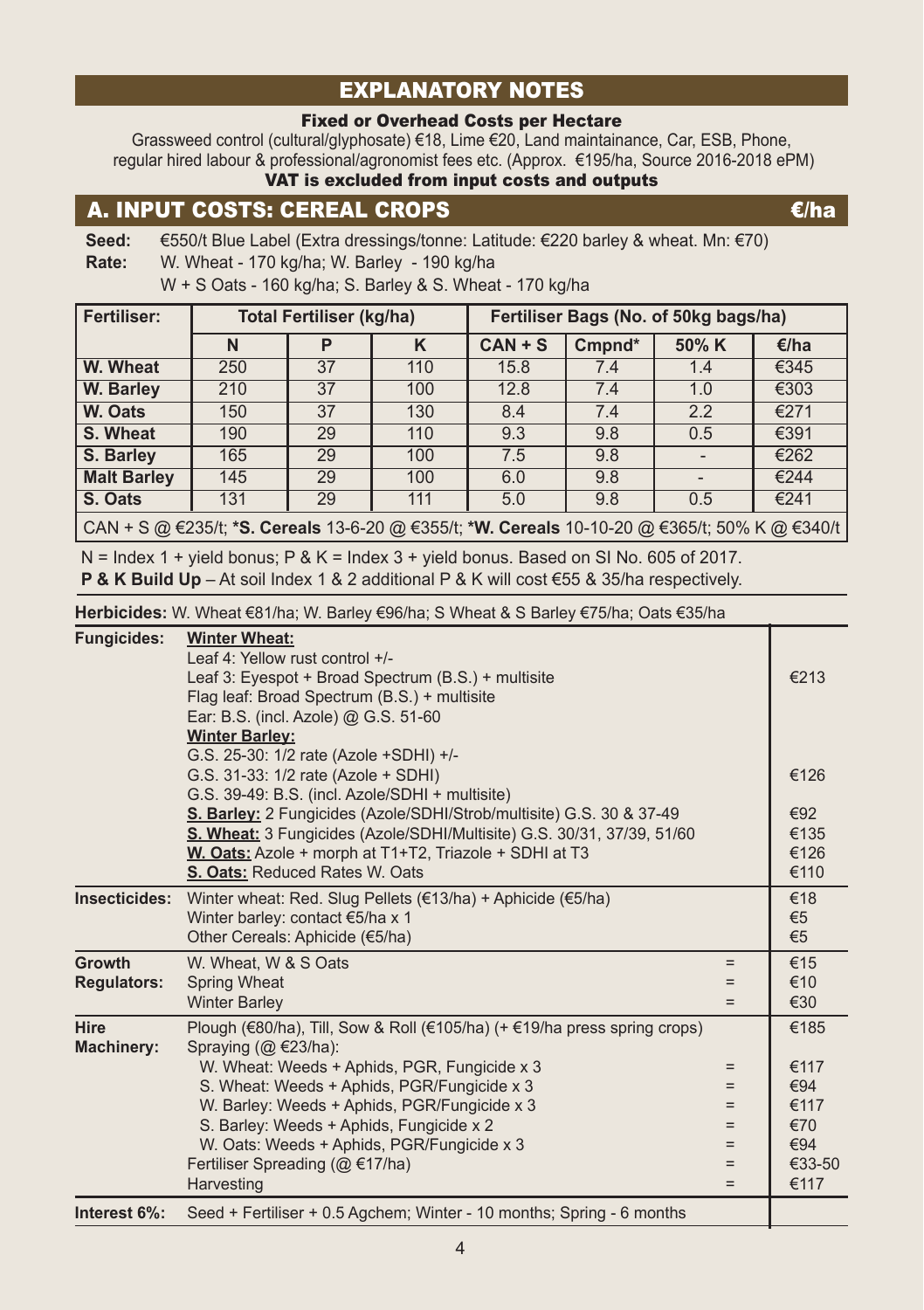# 2021 CEREAL CROP MARGINS

Variable Costs excl. VAT (€/ha)

|                                                                               |                         | <b>WHEAT</b>           |                         | <b>FEED BARLEY</b>     | <b>MALTING</b>         |                            | <b>FEED OATS</b>       |
|-------------------------------------------------------------------------------|-------------------------|------------------------|-------------------------|------------------------|------------------------|----------------------------|------------------------|
|                                                                               | Winter                  | <b>Spring</b>          | <b>Winter</b>           | <b>Spring</b>          | <b>BARLEY</b>          | <b>Winter</b>              | <b>Spring</b>          |
| <b>MATERIALS</b>                                                              | 765                     | 614                    | 660                     | 528                    | 523                    | 539                        | 496                    |
| Seed<br>Fertilisers<br>Sprays:                                                | 94<br>345               | 98<br>291              | 101<br>303              | 94<br>262              | 102<br>244             | 86<br>271                  | 90<br>241              |
| <b>Herbicides</b><br>Fungicides                                               | 81<br>213               | 75<br>135              | 96<br>126               | 75<br>92               | 75<br>97               | 35<br>126                  | 35<br>110              |
| Insecticides                                                                  | 18                      | 5                      | 5                       | 5                      | 5                      | 5                          | 5                      |
| <b>Growth Regulators</b>                                                      | 15                      | 10                     | 30                      | $\Omega$               | $\Omega$               | 15                         | 15                     |
| <b>HIRE MACHINERY</b>                                                         | 469                     | 465                    | 469                     | 425                    | 425                    | 429                        | 448                    |
| Plough, One-pass & Roll<br>Spray<br><b>Fertiliser Spreading</b><br>Harvesting | 185<br>117<br>50<br>117 | 204<br>94<br>50<br>117 | 185<br>117<br>50<br>117 | 204<br>70<br>33<br>117 | 204<br>70<br>33<br>117 | 185<br>94<br>33<br>117     | 204<br>94<br>33<br>117 |
| <b>MISCELLANEOUS</b>                                                          | 96                      | 69                     | 87                      | 61                     | 58                     | 76                         | 57                     |
| Interest $(6%)$<br>Transport ( $\in$ 6/Tonne)                                 | 30<br>66                | 15<br>54               | 27<br>60                | 13<br>48               | 13<br>45               | 22<br>54                   | 12<br>45               |
| <b>TOTAL VARIABLE COSTS</b>                                                   | 1330                    | 1148                   | 1216                    | 1014                   | 1006                   | 1044                       | 1001                   |
| Break-even yield (grain only)                                                 | 8.1                     | 7.0                    | 7.9                     | 6.6                    | 5.2                    | 7.0                        | 6.7                    |
| Cost per tonne @ target yields*                                               | 121                     | 128                    | 122                     | 127                    | 134                    | 116                        | 134                    |
| <b>Net Price (€/Tonne)</b><br>AID (BPS) = NOT included<br>Straw (€/ha)        | 165<br>$\Omega$<br>243  | 165<br>$\theta$<br>198 | 153<br>$\theta$<br>300  | 153<br>$\Omega$<br>250 | 195<br>$\Omega$<br>250 | 150<br>$\mathbf{0}$<br>248 | 150<br>$\Omega$<br>216 |

# Gross Margins (€//hectare)

(Incl. Straw)

|                | <b>FEET WHEAT</b> |               | <b>FEED BARLEY</b> |               | <b>IMALTING</b> | <b>FEED OATS</b> |               |
|----------------|-------------------|---------------|--------------------|---------------|-----------------|------------------|---------------|
| Tonnes/hectare | <b>Winter</b>     | <b>Spring</b> | Winter             | <b>Spring</b> | <b>BARLEY</b>   | l Winter         | <b>Spring</b> |
| 6.5            | $-15$             | 123           | 78                 | 231           | 511             | 179              | 190           |
| 7.5            | 150               | 288           | 231                | 384           | 706             | 329              | 340           |
| 8.0            | 233               | 370           | 308                | 460           | 804             | 404              | 415           |
| 9.0            | 398               | 535           | 461                | 613           | 999             | 554              | 565           |
| 10.0           | 563               | 700           | 614                | 766           | 1194            | 704              |               |
| 11.0           | 728               |               | 767                |               |                 |                  |               |
| 12.0           | 893               |               | 920                |               |                 |                  |               |

Note; \*Crop margins are underlined for the various crop target yields.

Fertiliser requirements are based on target yields. Totals may not agree due to rounding. An online version of this calculator is available at **https://www.teagasc.ie/crops/crops/reports--publications/crops-margins--ecrops/**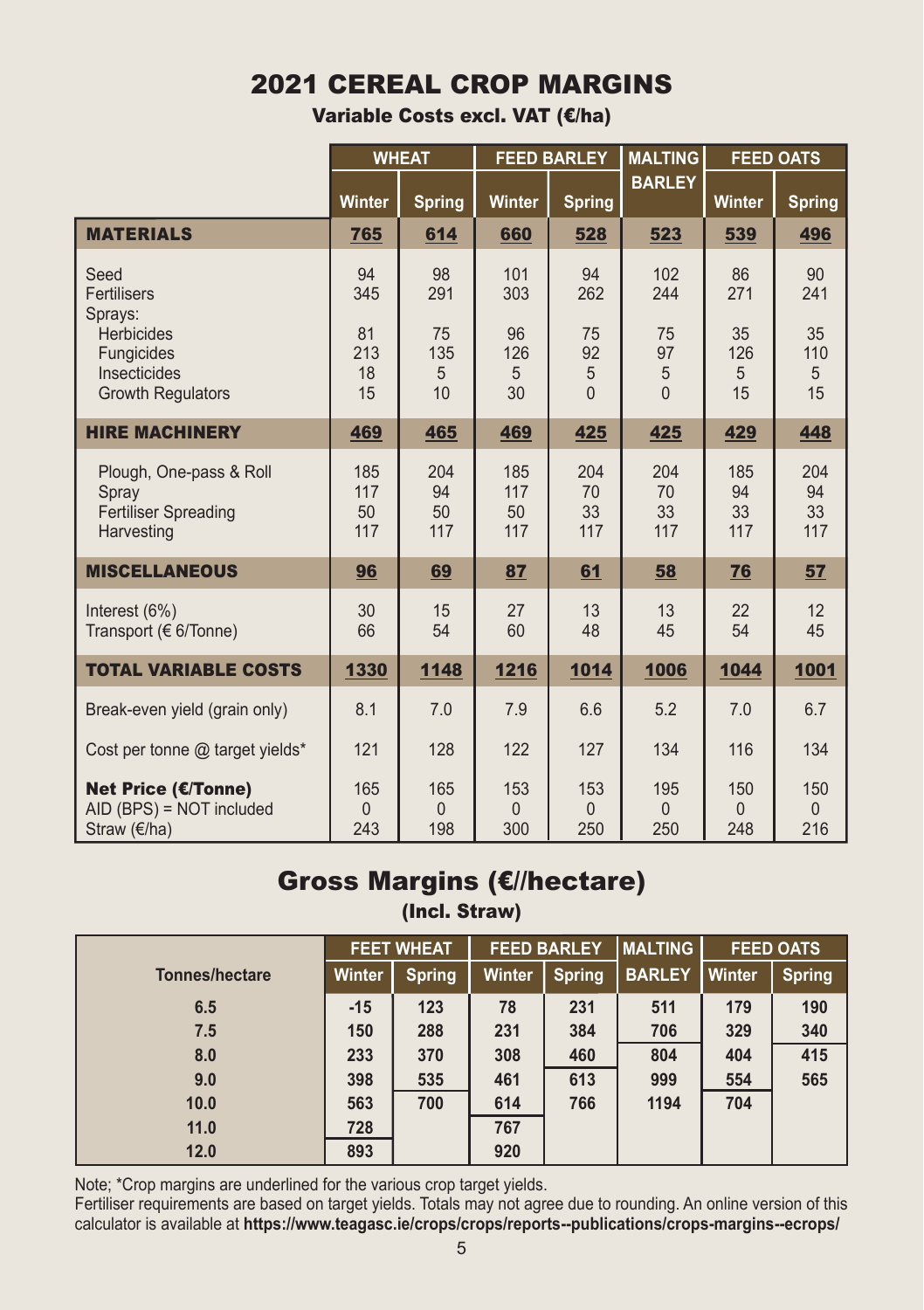|                                  | <b>B. INPUT COSTS: NON CEREAL CROPS</b>                               |                            |     | €/ha                       |
|----------------------------------|-----------------------------------------------------------------------|----------------------------|-----|----------------------------|
|                                  |                                                                       | <b>Fertilisers/ha</b>      |     |                            |
| <b>Beet:</b>                     | 1,000 kg Beet cmpnd $@$<br>400 kg CAN + S $@$                         | €330/t<br>€235/t           |     | €330<br>€94<br>€424        |
| <b>Maize:</b>                    | 620 kg 0-7-30 @<br>$670$ kg CAN + S                                   | €350/t<br>€235/t           |     | €217<br>€374<br>€157       |
| <b>Potatoes:</b>                 | 1235 kg $7.6.17 + S$<br>250 kg CAN                                    | €405/t<br>€235/t           |     | €500<br>€47<br>€547        |
| <b>Beans/Peas: 370 kg 0-7-30</b> |                                                                       | €350/t                     |     | €130<br>€130               |
|                                  | <b>Winter OSR:</b> 370 kg 10-10-20 @<br>250 kg Urea @<br>280 kg ASN @ | €365/t<br>€330/t<br>€270/t | $=$ | €135<br>€293<br>€83<br>€76 |
|                                  | <b>Spring OSR:</b> 370 kg 13-6-20 @<br>330 kg CAN+S @                 | €355/t<br>€235/t           |     | €131<br>€209<br>€78        |

Interest 6%: Beet, Maize, WOSR & Potatoes = 7 Months; Beans = 6 Months; SOSR & Peas = 5 Months

#### Forward selling

The selling price of the grain is the principal driver of profitability on tillage farms however often prices at harvest are at their lowest. Most companies now offer farmers the opportunity to sell grain at different times of the year in order to reduce the risk of selling below cost. In order to forward sell growers need to know the cost of producing the grain on the farm. The tables below are based on the variable costs in this booklet and show the cost per tonne of producing grain at different yields excluding straw. Obviously the higher the yield the lower the cost per tonne will be as generally most crops receive a similar spend on inputs.

| <b>Estimated cereal costs/tonne excl. straw</b> |        |                   |        |                    |                                 |                  |               |  |  |  |  |
|-------------------------------------------------|--------|-------------------|--------|--------------------|---------------------------------|------------------|---------------|--|--|--|--|
|                                                 |        | <b>FEED WHEAT</b> |        | <b>FEED BARLEY</b> |                                 | <b>FEED OATS</b> |               |  |  |  |  |
| T/ha                                            | Winter | <b>Spring</b>     | Winter | Spring             | <b>MALTING</b><br><b>BARLEY</b> | Winter           | <b>Spring</b> |  |  |  |  |
|                                                 |        |                   |        |                    |                                 |                  |               |  |  |  |  |
| 6.5                                             | 205    | 175               | 189    | 156                | 155                             | 161              | 154           |  |  |  |  |
| 7.5                                             | 177    | 152               | 163    | 135                | 134                             | 139              | 134           |  |  |  |  |
| 8                                               | 166    | 142               | 153    | 127                | 126                             | 131              | 125           |  |  |  |  |
| 9                                               | 148    | 127               | 136    | 113                | 112                             | 116              | 111           |  |  |  |  |
| 10                                              | 133    | 114               | 123    | 101                | 101                             | 104              | 100           |  |  |  |  |
| 11                                              | 121    |                   | 111    |                    |                                 |                  |               |  |  |  |  |
| 12                                              | 111    |                   |        |                    |                                 |                  |               |  |  |  |  |

| Costs per tonne excl. straw or protein payments |      |              |                     |               |  |  |  |  |  |
|-------------------------------------------------|------|--------------|---------------------|---------------|--|--|--|--|--|
|                                                 |      |              | <b>Oilseed Rape</b> |               |  |  |  |  |  |
| T/ha                                            | Peas | <b>Beans</b> | <b>Winter</b>       | <b>Spring</b> |  |  |  |  |  |
| 2.0                                             | 454  | 461          | 594                 | 425           |  |  |  |  |  |
| 2.5                                             | 363  | 369          | 475                 | 340           |  |  |  |  |  |
| 3.0                                             | 303  | 308          | 396                 | 284           |  |  |  |  |  |
| 4.0                                             | 227  | 231          | 297                 | 213           |  |  |  |  |  |
| 4.5                                             | 202  | 205          | 264                 | 189           |  |  |  |  |  |
| 5.0                                             | 182  | 185          | 238                 | 170           |  |  |  |  |  |
| 5.5                                             | 165  | 168          | 216                 | 155           |  |  |  |  |  |
| 6.0                                             | 151  | 154          | 198                 | 142           |  |  |  |  |  |

**Note;** Farmers should calculate the costs per tonne over the three most recent harvests before making any decision to forward sell. This will give a more realistic figure to base the calculations on. The calculation is based on the total variable<br>costs. including machinery costs, including machinery costs, divided by the average yield.

Note; Figures above based on total variable costs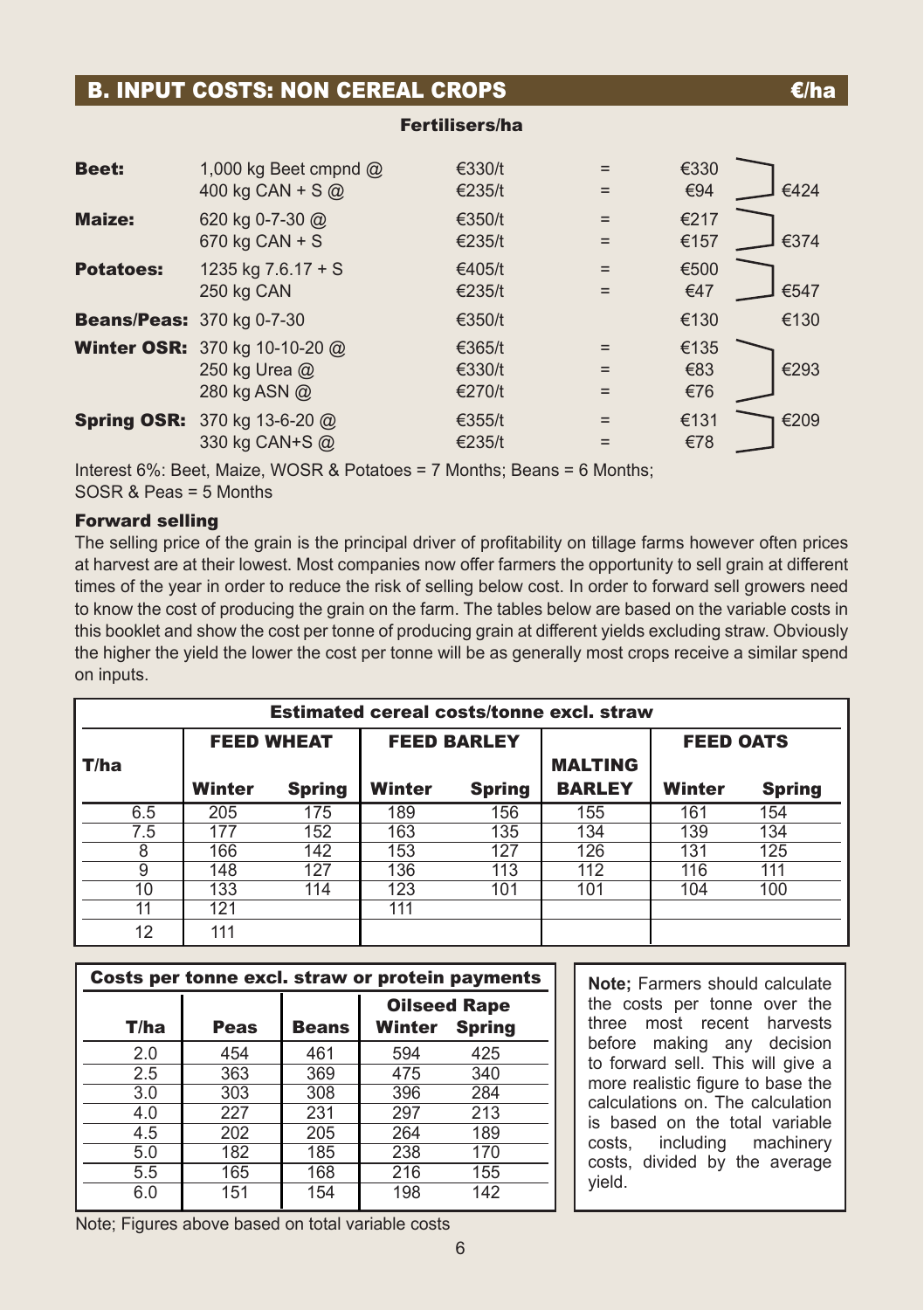### 2021 NON-CEREAL CROP MARGINS

Variable Costs excl. VAT (€ /hectare)

|                                                                                                                                 | <b>FODDER</b>                                      | <b>Potatoes</b>                                 | <b>MAIZE</b>                                         | <b>PEAS</b>                              | <b>BEANS</b>                                   |                                        | <b>OILSEED RAPE</b>                |
|---------------------------------------------------------------------------------------------------------------------------------|----------------------------------------------------|-------------------------------------------------|------------------------------------------------------|------------------------------------------|------------------------------------------------|----------------------------------------|------------------------------------|
|                                                                                                                                 | <b>Beet</b>                                        | <b>Main</b><br>Crop                             | Covered                                              | Feed                                     |                                                | <b>Winter</b>                          | <b>Spring</b>                      |
| <b>MATERIALS</b>                                                                                                                | 854                                                | 2779                                            | 664                                                  | 427                                      | 450                                            | 618                                    | 337                                |
| Seed<br><b>Fertilisers</b>                                                                                                      | 175<br>424                                         | 1500<br>547                                     | 190<br>374                                           | 140<br>130                               | 150<br>130                                     | 80<br>293                              | 90<br>209                          |
| Sprays:<br><b>Herbicides</b><br>Fungicides<br>Insecticides                                                                      | 205<br>30<br>20                                    | 106<br>505<br>120                               | 100<br>$\theta$<br>$\Omega$                          | 80<br>70<br>$\overline{7}$               | 80<br>84<br>$\overline{7}$                     | 121<br>94<br>30                        | 30<br>$\mathbf{0}$<br>$\mathsf{8}$ |
| <b>HIRE MACHINERY</b>                                                                                                           | 677                                                | 2568                                            | 670                                                  | 429                                      | 426                                            | 515                                    | 487                                |
| Plough, Till and Sow<br>Roll<br>Spray<br><b>Fertiliser Spreading</b><br>Swathing/Dessication<br>Harvesting (grading into store) | 250<br>$\mathbf{0}$<br>94<br>33<br>$\Omega$<br>300 | 775<br>$\mathbf{0}$<br>421<br>33<br>164<br>1175 | 337<br>$\theta$<br>$\Omega$<br>33<br>$\Omega$<br>300 | 204<br>18<br>70<br>17<br>$\Omega$<br>120 | 204<br>18<br>70<br>17<br>$\overline{0}$<br>117 | 185<br>18<br>117<br>50<br>28<br>117    | 204<br>18<br>70<br>50<br>28<br>117 |
| <b>MISCELLANEOUS</b>                                                                                                            | 480                                                | 4177                                            | 283                                                  | 53                                       | 47                                             | 55                                     | 26                                 |
| Interest (6%)<br>Transport (€6/Tonne)**<br><b>Bird Control</b><br>Plastic Film/Potato storage***                                | 30<br>450<br>$\mathbf{0}$<br>$\Omega$              | 97<br>240<br>$\theta$<br>3840                   | 23<br>$\Omega$<br>$\Omega$<br>260                    | 11<br>30<br>12<br>$\Omega$               | 14<br>33<br>$\overline{0}$<br>$\Omega$         | 22<br>27<br>$6\phantom{1}$<br>$\Omega$ | 8<br>18<br>$\mathbf 0$<br>$\Omega$ |
| <b>TOTAL VARIABLE COSTS</b>                                                                                                     | 2011                                               | 9524                                            | 1618                                                 | 909                                      | 923                                            | 1188                                   | 851                                |
| Break-even yield (excl. BPS)<br>Net Price (€ /Tonne)<br>(Protein Crops Scheme)                                                  | 57.4<br>35<br>$\overline{0}$                       | 38.1<br>250<br>$\Omega$                         | 32.4<br>50<br>$\Omega$                               | 4.1<br>220<br>250                        | 4.4<br>210<br>250                              | 3.1<br>385<br>$\Omega$                 | 2.3<br>375<br>$\theta$             |

### Gross Margins (€ /ha)\*

| Tonnes/ha<br>Pulses/OSR<br>Tonnes/hectare<br>(Maize, beet &<br>2.0        |                                                | <b>Main</b>           |                                   |                                 |                                 |                   |                     |
|---------------------------------------------------------------------------|------------------------------------------------|-----------------------|-----------------------------------|---------------------------------|---------------------------------|-------------------|---------------------|
|                                                                           |                                                | Crop                  |                                   |                                 |                                 | <b>Winter</b>     | <b>Spring</b>       |
| 2.5<br>potatoes)<br>3.0<br>30                                             |                                                | $-2024$               | $-118$                            |                                 | $-43$                           | $-33$             | $-101$<br>87<br>274 |
| 35<br>4.0<br>40<br>4.5<br>50<br>5.0<br>55<br>5.5<br>65<br>6.0<br>70<br>75 | $-611$<br>$-261$<br>$-86$<br>264<br>439<br>614 | $-774$<br>476<br>2976 | 132<br>382<br>882<br>1132<br>1632 | 221<br>331<br>441<br>551<br>661 | 167<br>272<br>377<br>482<br>587 | 352<br>545<br>737 | 649<br>837          |

Note; Totals may not agree due to rounding

\*Gross margin does not include storage costs for beet or maize. \*\*Transport cost of €6/tonne at target yields. Maize harvesting cost includes transport to pit (4-5 trailers). \*\*\*Potato storage cost @ €16/t per month for 6 months at target yields

**Note:** Irrigation costs of approximately €175/ha per application can be added to machinery costs when needed.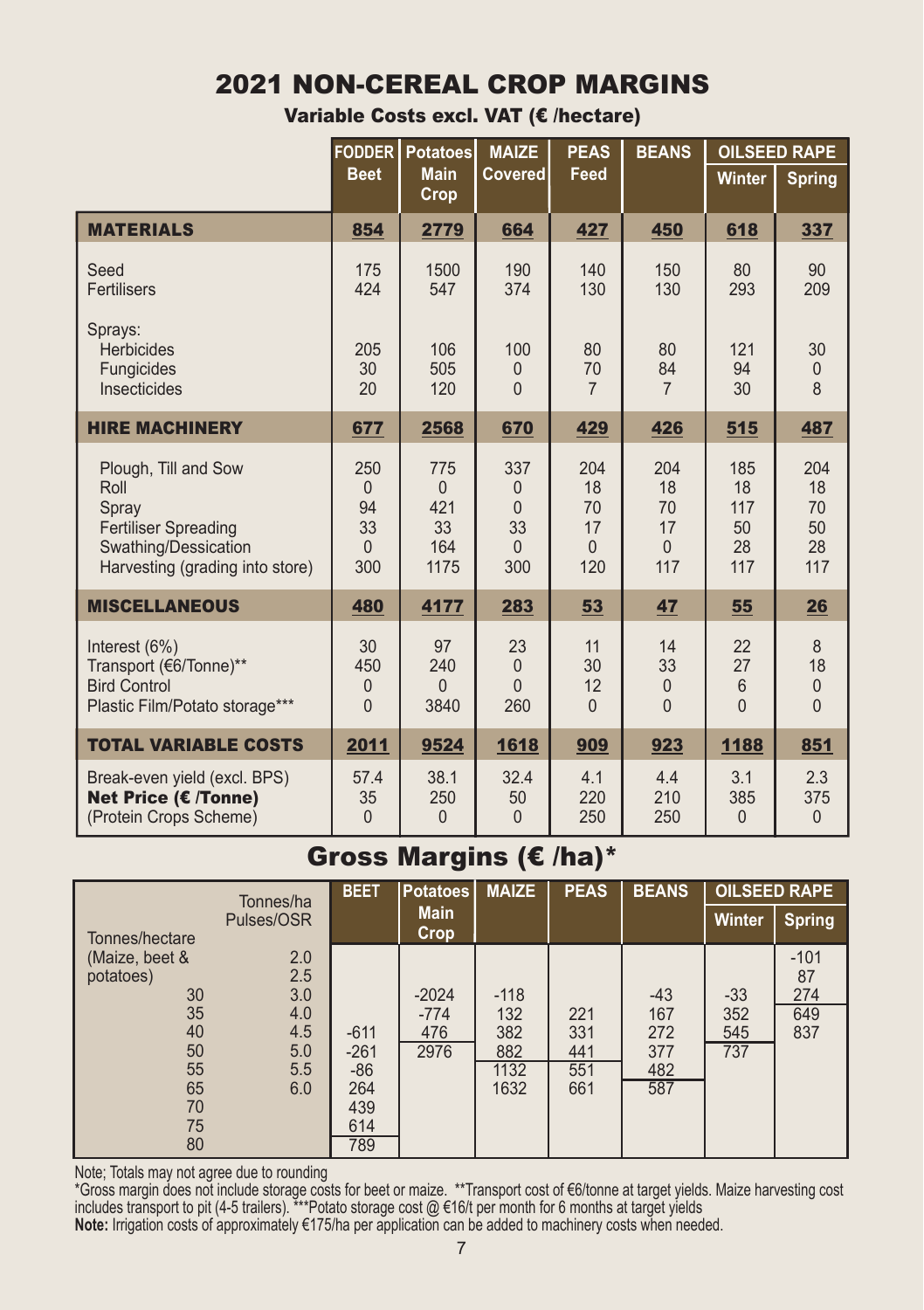# 2021 CEREAL CROP MARGINS

Variable Costs excl. VAT (€/ac)

|                                                                                        |                                 | <b>FEED WHEAT</b>               |                                  | <b>FEED BARLEY</b>                     | <b>MALTING</b>                         |                                               | <b>FEED OATS</b>                |
|----------------------------------------------------------------------------------------|---------------------------------|---------------------------------|----------------------------------|----------------------------------------|----------------------------------------|-----------------------------------------------|---------------------------------|
|                                                                                        | Winter                          | <b>Spring</b>                   | <b>Winter</b>                    | <b>Spring</b>                          | <b>BARLEY</b>                          | Winter                                        | <b>Spring</b>                   |
| <b>MATERIALS</b>                                                                       | 310                             | 248                             | 267                              | 214                                    | 212                                    | 218                                           | 201                             |
| Seed<br><b>Fertilisers</b>                                                             | 38<br>140                       | 40<br>118                       | 41<br>123                        | 38<br>106                              | 41<br>99                               | 35<br>110                                     | 36<br>98                        |
| Sprays:<br><b>Herbicides</b><br>Fungicides<br>Insecticides<br><b>Growth Regulators</b> | 33<br>86<br>$\overline{7}$<br>6 | 30<br>55<br>$\overline{2}$<br>4 | 39<br>51<br>$\overline{2}$<br>12 | 30<br>37<br>$\overline{2}$<br>$\Omega$ | 30<br>39<br>$\overline{2}$<br>$\Omega$ | 14<br>51<br>$\overline{2}$<br>$6\overline{6}$ | 14<br>45<br>$\overline{2}$<br>6 |
| <b>HIRE MACHINERY</b>                                                                  | 190                             | 188                             | 190                              | 172                                    | 172                                    | 174                                           | 181                             |
| Plough, One-pass & Roll<br>Spray<br><b>Fertiliser Spreading</b><br>Harvesting          | 75<br>47<br>20<br>47            | 83<br>38<br>20<br>47            | 75<br>47<br>20<br>47             | 83<br>28<br>13<br>47                   | 83<br>28<br>13<br>47                   | 75<br>38<br>13<br>47                          | 83<br>38<br>13<br>47            |
| <b>MISCELLANEOUS</b>                                                                   | 39                              | 28                              | 35                               | 25                                     | 23                                     | 31                                            | 23                              |
| Interest $(6%)$<br>Transport (€ 6/Tonne)                                               | 12<br>27                        | 6<br>22                         | 11<br>24                         | 5<br>19                                | 5<br>18                                | 9<br>22                                       | 5<br>18                         |
| <b>TOTAL VARIABLE COSTS</b>                                                            | 538                             | 464                             | 492                              | 410                                    | 407                                    | 423                                           | 405                             |
| Break-even yield (grain only)                                                          | 3.3                             | 2.8                             | 3.2                              | 2.7                                    | 2.1                                    | 2.8                                           | 2.7                             |
| Cost per tonne @ target yields*                                                        | 122                             | 129                             | 123                              | 128                                    | 136                                    | 117                                           | 135                             |
| <b>Net Price (€/Tonne)</b><br>AID (SFP)=NOT included<br>Straw $(\epsilon/ac)$          | 165<br>$\theta$<br>98           | 165<br>$\theta$<br>80           | 153<br>0<br>121                  | 153<br>$\Omega$<br>101                 | 195<br>$\Omega$<br>101                 | 150<br>$\overline{0}$<br>100                  | 150<br>$\Omega$<br>87           |

### Gross Margins (€/acre) (Incl. Straw)

|             |               | <b>FEET WHEAT</b> | <b>FEED BARLEY</b> |               | <b>IMALTING</b> | <b>FEED OATS</b> |               |
|-------------|---------------|-------------------|--------------------|---------------|-----------------|------------------|---------------|
| Tonnes/acre | <b>Winter</b> | <b>Spring</b>     | Winter             | <b>Spring</b> | <b>BARLEY</b>   | Winter           | <b>Spring</b> |
| 2.6         | $-11$         | 45                | 27                 | 89            | 201             | 68               | 72            |
| 3.0         | 55            | 111               | 88                 | 150           | 279             | 128              | 132           |
| 3.2         | 88            | 144               | 119                | 181           | 318             | 158              | 162           |
| 3.6         | 154           | 210               | 180                | 242           | 396             | 218              | 222           |
| 4.0         | 220           | 276               | 241                | 303           | 474             | 278              |               |
| 4.4         | 286           |                   | 302                |               |                 |                  |               |
| 4.9         | 368           |                   |                    |               |                 |                  |               |

Note; \*Crop margins are underlined for the various crop target yields. Fertiliser requirements are based on target yields Totals may not agree due to rounding. An online version of this calculator is available at **https://www. teagasc.ie/crops/crops/reports--publications/crops-margins--ecrops/**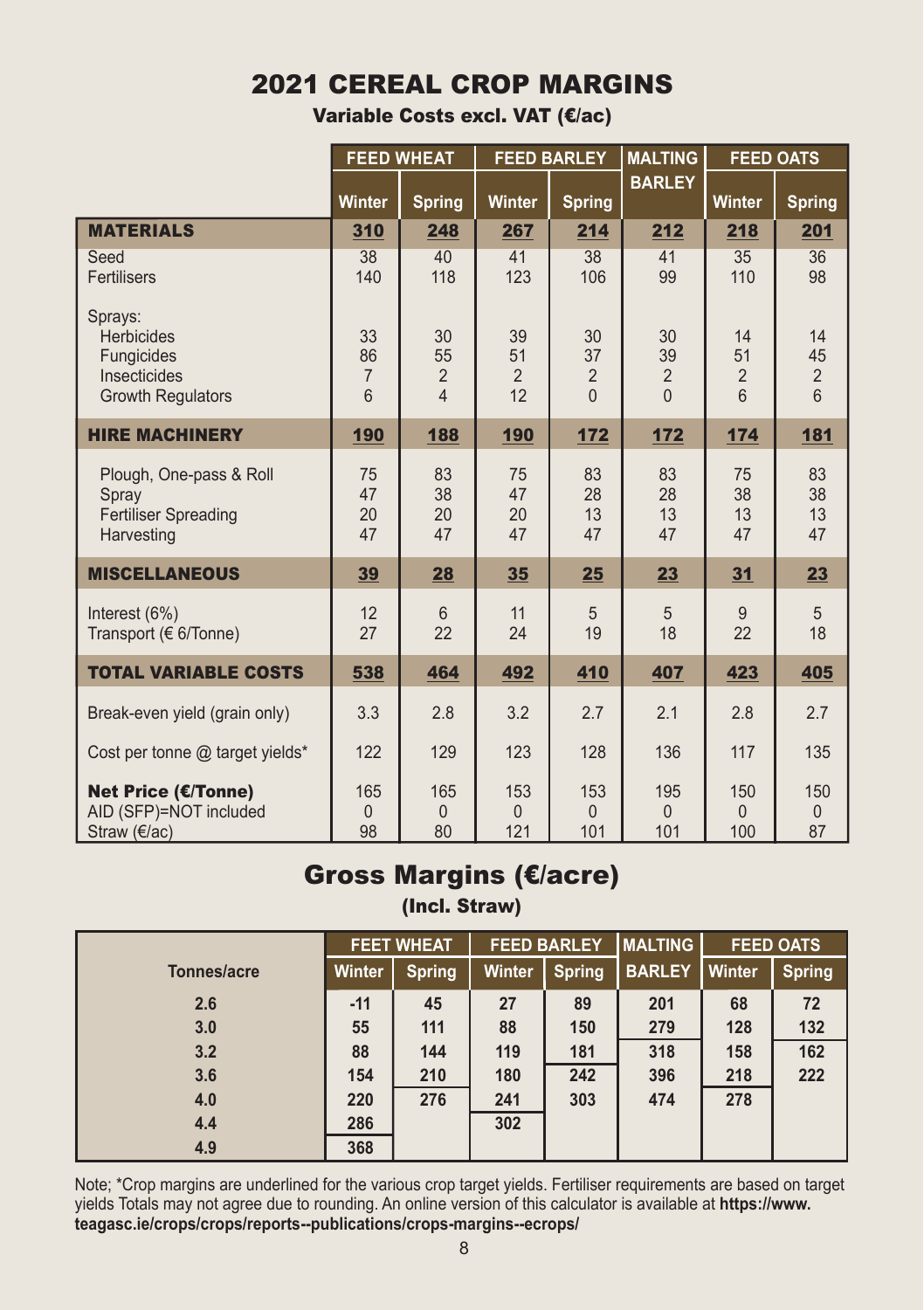# 2021 NON-CEREAL CROP MARGINS

Variable Costs excl. VAT (€ /ac)

|                                                                                                                                            | <b>FODDER</b>                                  | <b>Potatoes</b><br><b>MAIZE</b>               |                                                              | <b>PEAS</b>                                                    | <b>BEANS</b>                                                       | <b>OILSEED RAPE</b>                          |                                                |
|--------------------------------------------------------------------------------------------------------------------------------------------|------------------------------------------------|-----------------------------------------------|--------------------------------------------------------------|----------------------------------------------------------------|--------------------------------------------------------------------|----------------------------------------------|------------------------------------------------|
|                                                                                                                                            | <b>Beet</b>                                    | <b>Main</b><br>Crop                           | Covered                                                      | Feed                                                           |                                                                    | Winter                                       | <b>Spring</b>                                  |
| <b>MATERIALS</b>                                                                                                                           | 346                                            | 1124                                          | 269                                                          | 173                                                            | 182                                                                | 250                                          | 136                                            |
| Seed<br>Fertilisers                                                                                                                        | 71<br>172                                      | 607<br>221                                    | 77<br>152                                                    | 57<br>52                                                       | 61<br>52                                                           | 32<br>119                                    | 36<br>85                                       |
| Sprays:<br><b>Herbicides</b><br>Fungicides<br>Insecticides                                                                                 | 83<br>12<br>$\mathsf{8}$                       | 43<br>205<br>49                               | 40<br>$\mathbf{0}$<br>$\Omega$                               | 32<br>28<br>3                                                  | 32<br>34<br>3                                                      | 49<br>38<br>12                               | 12<br>$\pmb{0}$<br>$\overline{3}$              |
| <b>HIRE MACHINERY</b>                                                                                                                      | 274                                            | 1039                                          | 271                                                          | 174                                                            | 172                                                                | 208                                          | 197                                            |
| Plough, Till and Sow<br>Roll<br>Spray/Irrigation<br><b>Fertiliser Spreading</b><br>Swathing/Dessication<br>Harvesting (grading into store) | 101<br>$\theta$<br>38<br>13<br>$\Omega$<br>121 | 314<br>$\mathbf{0}$<br>170<br>13<br>66<br>476 | 136<br>$\mathbf{0}$<br>$\Omega$<br>13<br>$\mathbf{0}$<br>121 | 83<br>$\overline{7}$<br>28<br>$\overline{7}$<br>$\Omega$<br>49 | 83<br>$\overline{7}$<br>28<br>$\overline{7}$<br>$\mathbf{0}$<br>47 | 75<br>$\overline{7}$<br>47<br>20<br>11<br>47 | 83<br>$\overline{7}$<br>28<br>20<br>11<br>47   |
| <b>MISCELLANEOUS</b>                                                                                                                       | 194                                            | 1690                                          | 115                                                          | 21                                                             | 19                                                                 | 22                                           | 11                                             |
| Interest (6%)<br>Transport (€6/Tonne)**<br><b>Bird Control</b><br>Plastic Film/Potato Storage***                                           | 12<br>182<br>$\mathbf 0$<br>$\overline{0}$     | 39<br>97<br>$\Omega$<br>1554                  | 9<br>$\overline{0}$<br>$\Omega$<br>105                       | $\overline{4}$<br>12<br>5<br>$\Omega$                          | 5<br>13<br>$\mathbf{0}$<br>$\Omega$                                | 9<br>11<br>3<br>$\Omega$                     | 3<br>$\overline{7}$<br>$\mathbf 0$<br>$\Omega$ |
| <b>TOTAL VARIABLE COSTS</b>                                                                                                                | 814                                            | 3854                                          | 655                                                          | 368                                                            | 373                                                                | 481                                          | 344                                            |
| Break-even yield (excl. BPS)<br>Net Price (€ /Tonne)<br>(Protein Crop Subsidy)                                                             | 23.2<br>35<br>$\Omega$                         | 15.4<br>250<br>$\mathbf{0}$                   | 13.1<br>50<br>$\overline{0}$                                 | 1.7<br>220<br>101                                              | 1.8<br>210<br>101                                                  | 1.2<br>385<br>$\mathbf{0}$                   | 0.9<br>375<br>$\mathbf{0}$                     |

# Gross Margins (€/ac)\*

|                                                                                   |                                               | <b>BEET</b>                                          | <b>Potatoes</b>                 | <b>MAIZE</b>                            | <b>PEAS</b>                    | <b>BEANS</b>                   |                           | <b>OILSEED RAPE</b>     |
|-----------------------------------------------------------------------------------|-----------------------------------------------|------------------------------------------------------|---------------------------------|-----------------------------------------|--------------------------------|--------------------------------|---------------------------|-------------------------|
| Tonnes/acre                                                                       | Tonnes/ac<br>Pulses/OSR                       |                                                      | <b>Main</b><br><b>Crop</b>      |                                         |                                |                                | <b>Winter</b>             | <b>Spring</b>           |
| (Maize, beet &<br>potatoes)<br>12<br>14<br>16<br>20<br>22<br>26<br>28<br>30<br>32 | 1.0<br>1.2<br>1.4<br>2.0<br>2.2<br>2.4<br>2.6 | $-254$<br>$-114$<br>$-44$<br>96<br>166<br>236<br>306 | $-854$<br>$-354$<br>146<br>1146 | $-55$<br>45<br>145<br>345<br>445<br>645 | 41<br>173<br>217<br>261<br>305 | 22<br>148<br>190<br>232<br>274 | $-19$<br>58<br>289<br>366 | 31<br>106<br>181<br>406 |

Note; Totals may not agree due to rounding

\* Gross margin does not include storage costs for beet, potatoes or maize

\*\* Transport cost of €6/tonne at target yields. \*\*\*Potato storage cost @ €16/t per month for 6 months at target yields **Note:** Irrigation costs of approximately €70 /ac per application can be added to machinery costs when needed.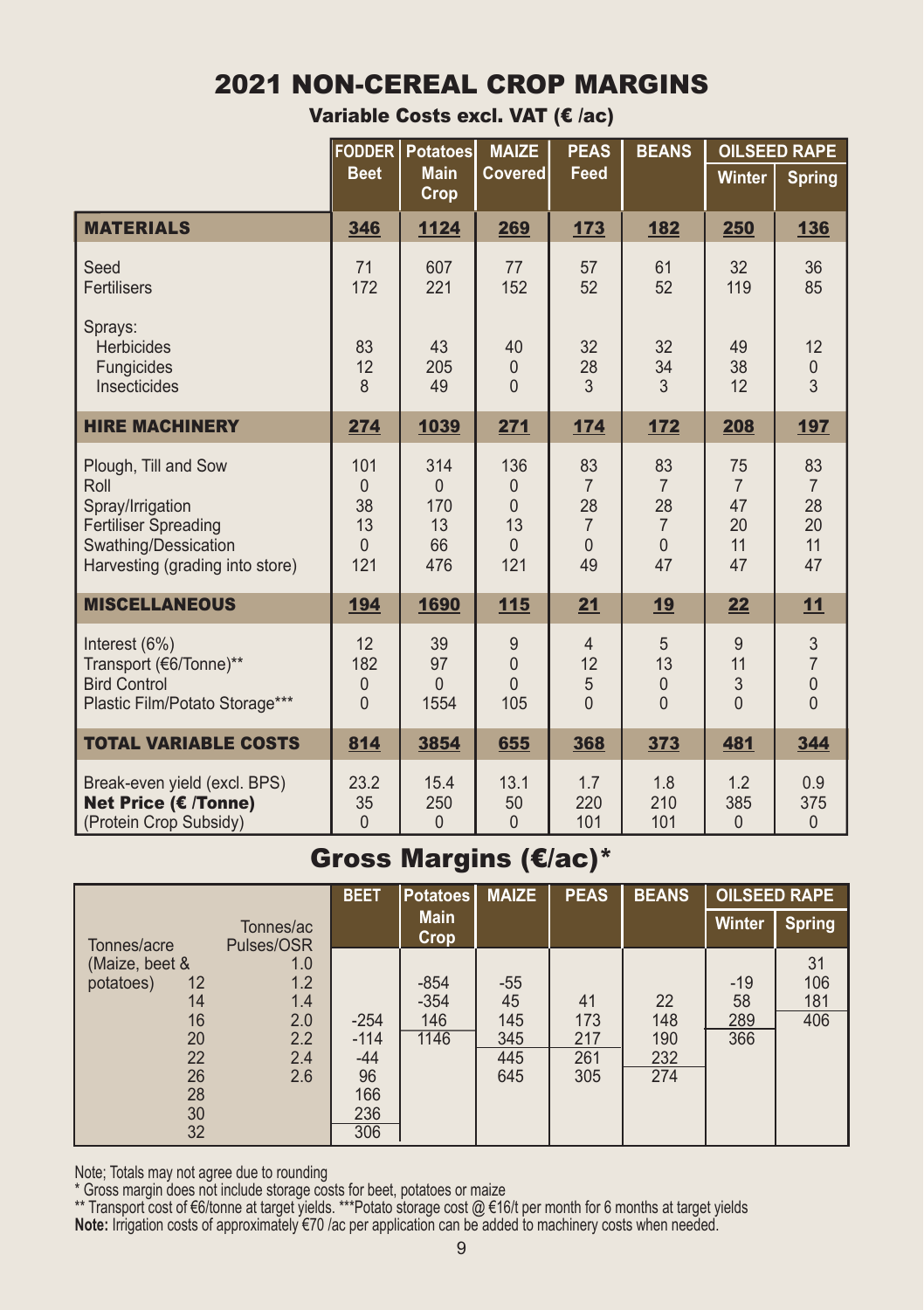### CROP BUDGETS & SHARE- FARMING

Variable Costs excl. VAT (€/Acre)

|                                       |   | <b>WINTER WHEAT</b><br>Your<br>Teagasc<br>Figures<br>Figures |                 | <b>SPRING BARLEY</b><br><b>SHARE FARMING</b> |                    |                 |               |
|---------------------------------------|---|--------------------------------------------------------------|-----------------|----------------------------------------------|--------------------|-----------------|---------------|
|                                       |   |                                                              |                 | Your<br>Figures                              | Teagasc<br>Figures | Landowner Share |               |
|                                       |   |                                                              |                 |                                              |                    | <b>WHEAT</b>    | <b>BARLEY</b> |
| <b>MATERIALS</b>                      |   |                                                              |                 |                                              |                    |                 |               |
| $(A = B + C + D + E + F + G)$         | A |                                                              | 310             |                                              | 214                |                 |               |
| Seed                                  | В |                                                              | 38              |                                              | 38                 |                 |               |
| Fertilisers                           | C |                                                              | 140             |                                              | 106                |                 |               |
| Sprays:                               |   |                                                              |                 |                                              |                    |                 |               |
| <b>Herbicides</b>                     | D |                                                              | 33              |                                              | 30                 |                 |               |
| Fungicides                            | E |                                                              | 86              |                                              | 37                 |                 |               |
| Insecticides                          | F |                                                              | $\overline{7}$  |                                              | $\overline{2}$     |                 |               |
| <b>Growth Regulators</b>              | G |                                                              | 6               |                                              | $\overline{0}$     |                 |               |
| <b>HIRE MACHINERY</b>                 |   |                                                              |                 |                                              |                    |                 |               |
| $(H = I+J+K+L)$                       | н |                                                              | 190             |                                              | 172                |                 |               |
| Plough, Till and Sow                  | т |                                                              | 75              |                                              | 83                 |                 |               |
| Spray                                 | J |                                                              | 47              |                                              | 28                 |                 |               |
| Fertiliser Spreading                  | Κ |                                                              | 20              |                                              | 13                 |                 |               |
| Harvesting                            | L |                                                              | 47              |                                              | 47                 |                 |               |
| <b>MISCELLANEOUS</b>                  |   |                                                              |                 |                                              |                    |                 |               |
| $(M = N + O)$                         | M |                                                              | 39              |                                              | 25                 |                 |               |
| Interest (6%)                         | N |                                                              | 12              |                                              | 5                  |                 |               |
| Transport (€6/Tonne)                  | O |                                                              | $\overline{27}$ |                                              | 19                 |                 |               |
| <b>TOTAL VARIABLE</b>                 |   |                                                              |                 |                                              |                    |                 |               |
| <b>COSTS (P = <math>A+H+M</math>)</b> | P |                                                              | 538             |                                              | 410                |                 |               |
| Tonnes to cover variable              |   |                                                              |                 |                                              |                    |                 |               |
| $costs$ ( $Q = P/R$ )                 | Q |                                                              | 3.3             |                                              | 2.7                |                 |               |
| Net Price (€/Tonne)                   | R |                                                              | 165             |                                              | 153                |                 |               |
| AID (€/Acre)                          | S |                                                              | $\overline{0}$  |                                              | $\overline{0}$     |                 |               |
| Straw (€/Acre)                        | T |                                                              | 98              |                                              | 101                |                 |               |
| Projected yield                       | U |                                                              | 4.4             |                                              | 3.2                |                 |               |
| <b>Gross Margins</b>                  |   |                                                              |                 |                                              |                    |                 |               |
| (E/Accre)                             |   |                                                              |                 |                                              |                    |                 |               |
| $(V = (R^*U) + S + T - P)$            | v |                                                              | 286             |                                              | <u>181</u>         |                 |               |
|                                       |   |                                                              |                 |                                              |                    |                 |               |

An excel version of this calculator is available (free) from **https://www.teagasc.ie/crops/crops/reports--publications/crops-margins--ecrops/** Totals may not agree due to rounding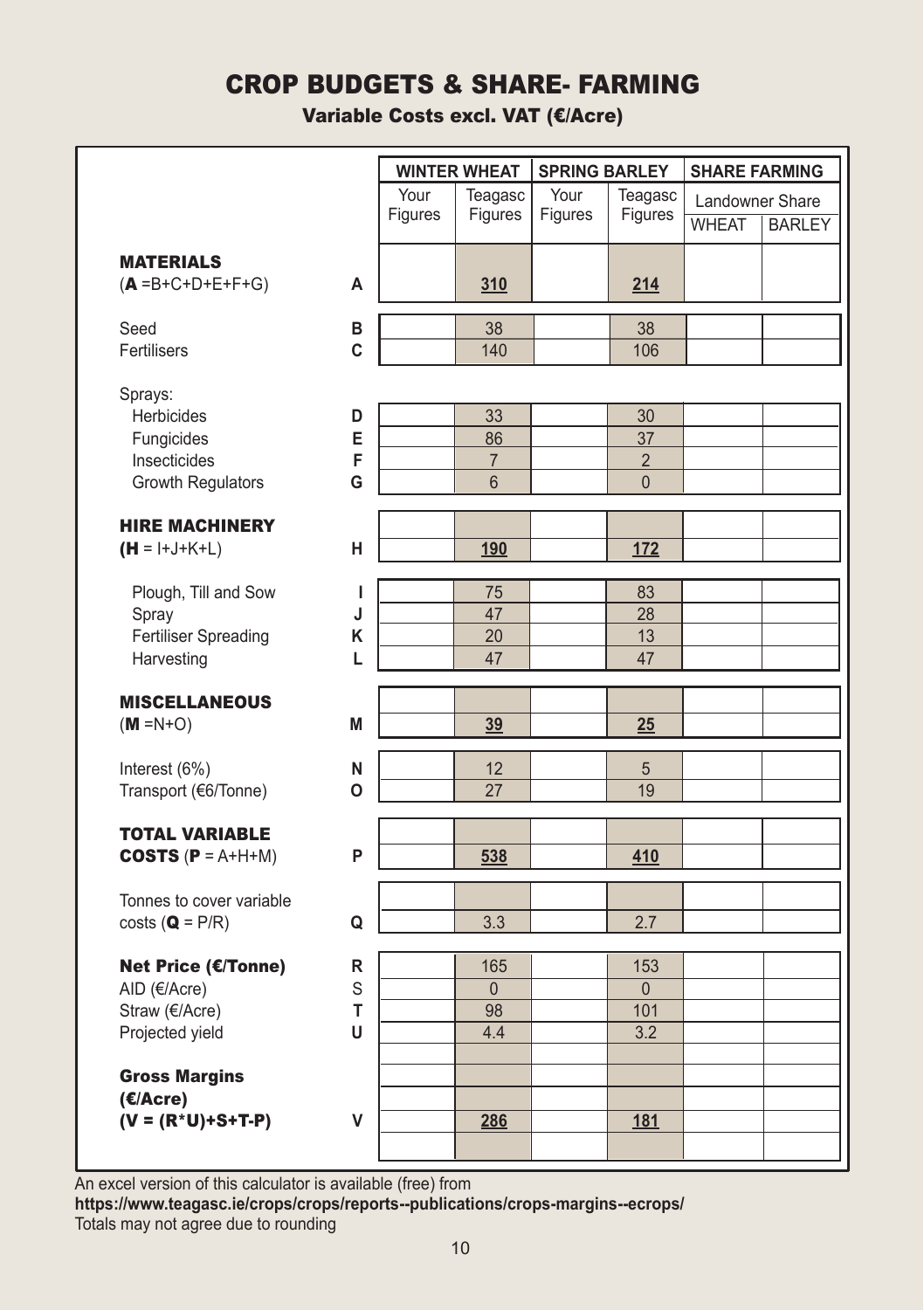### 2021 FORAGE CROP MARGINS

Variable Costs excl. VAT (€/hectare)

| <b>Crops for use on farm</b>                                                                                    | <b>F. BEET</b>                            | <b>W'CROP</b><br><b>WINTER</b><br><b>WHEAT</b> | <b>KALE</b>                                             | <b>RAPE</b>                                                       | <b>STUBBLE</b><br><b>TURNIPS</b>                                  | <b>MAIZE</b>                                     |
|-----------------------------------------------------------------------------------------------------------------|-------------------------------------------|------------------------------------------------|---------------------------------------------------------|-------------------------------------------------------------------|-------------------------------------------------------------------|--------------------------------------------------|
| <b>MATERIALS</b>                                                                                                | 854                                       | 765                                            | 421                                                     | 258                                                               | 143                                                               | 924                                              |
| Seed<br><b>Fertilisers</b><br><b>Plastic Film</b><br>Sprays:<br><b>Herbicides</b><br>Fungicides<br>Insecticides | 175<br>424<br>$\Omega$<br>205<br>30<br>20 | 94<br>345<br>$\Omega$<br>81<br>213<br>18       | 78<br>283<br>$\Omega$<br>60<br>$\mathbf{0}$<br>$\Omega$ | 20<br>238<br>$\Omega$<br>$\mathbf{0}$<br>$\mathbf{0}$<br>$\Omega$ | 28<br>115<br>$\Omega$<br>$\mathbf{0}$<br>$\mathbf{0}$<br>$\Omega$ | 190<br>374<br>260<br>100<br>$\theta$<br>$\Omega$ |
| Growth regulator                                                                                                |                                           | 15                                             |                                                         |                                                                   |                                                                   |                                                  |
| <b>HIRE MACHINERY</b>                                                                                           | 1007                                      | 637                                            | 225                                                     | 202                                                               | 97                                                                | 670                                              |
| Seedbed Prep + sow<br>Spray<br><b>Fertiliser Spreading</b><br>Harvesting +Covering<br>Washing and chopping      | 250<br>94<br>33<br>300<br>330             | 185<br>117<br>50<br>285<br>$\Omega$            | 185<br>23<br>17<br>$\mathbf{0}$<br>$\Omega$             | 185<br>$\Omega$<br>17<br>$\mathbf{0}$<br>$\Omega$                 | 80<br>$\mathbf{0}$<br>17<br>$\overline{0}$<br>$\Omega$            | 337<br>$\Omega$<br>33<br>300<br>$\Omega$         |
| <b>MISCELLANEOUS</b>                                                                                            | 30                                        | 30                                             | 21                                                      | 13                                                                | $\overline{7}$                                                    | 23                                               |
| Interest 6%                                                                                                     | 30                                        | 30                                             | 21                                                      | 13                                                                | $\overline{7}$                                                    | 23                                               |
| <b>TOTAL VARIABLE COSTS</b>                                                                                     | 1891                                      | 1432                                           | 668                                                     | 473                                                               | 246                                                               | 1618                                             |
| <b>GREEN YIELD</b><br>(Tonnes/hectare)<br>Leaves(+roots) Fresh wt.                                              | 124                                       | 30                                             | 37                                                      | 42                                                                | 25                                                                | 55                                               |
| <b>DRY MATTER</b><br>(Tonnes/hectare)                                                                           | 13.0                                      | 12.5                                           | 6.0                                                     | 3.5                                                               | 2.5                                                               | 15.0                                             |
| <b>COST (€/Tonne utilised DM)</b>                                                                               | 145                                       | 115                                            | 111                                                     | 135                                                               | 99                                                                | 108                                              |
| <b>UFL Value (Kg DM)</b>                                                                                        | 1.12                                      | 0.8                                            | 1.05                                                    | 1.1                                                               | 1.2                                                               | 0.8                                              |

**Forage crops should be also evaluated on net energy, protein content and feeding system etc. to discern a more complete value.**

Totals may not agree due to rounding. The table above is based on all crops being utilised on the farm on which they are grown therefore no transport charges apply.

### Comment on Forage Crop Costs

The convenience of growing, storing, feeding and animal performance, are important considerations when deciding which fodder crop to grow. As well as costs per ton of dry matter, forage crops should also be evaluated on net energy (UFL), protein content and feeding system to discern a more complete value. One UFL equals the energy content of 1kg of dried barley.

The opportunity cost of land should be taken into account when making comparisons of fodder and bought in feed. Thus a rental charge of €400/ha may be applied for a full year in the case of grazed grass, maize and whole crop cereals but proportionally less in the case of grass silage and brassicas.